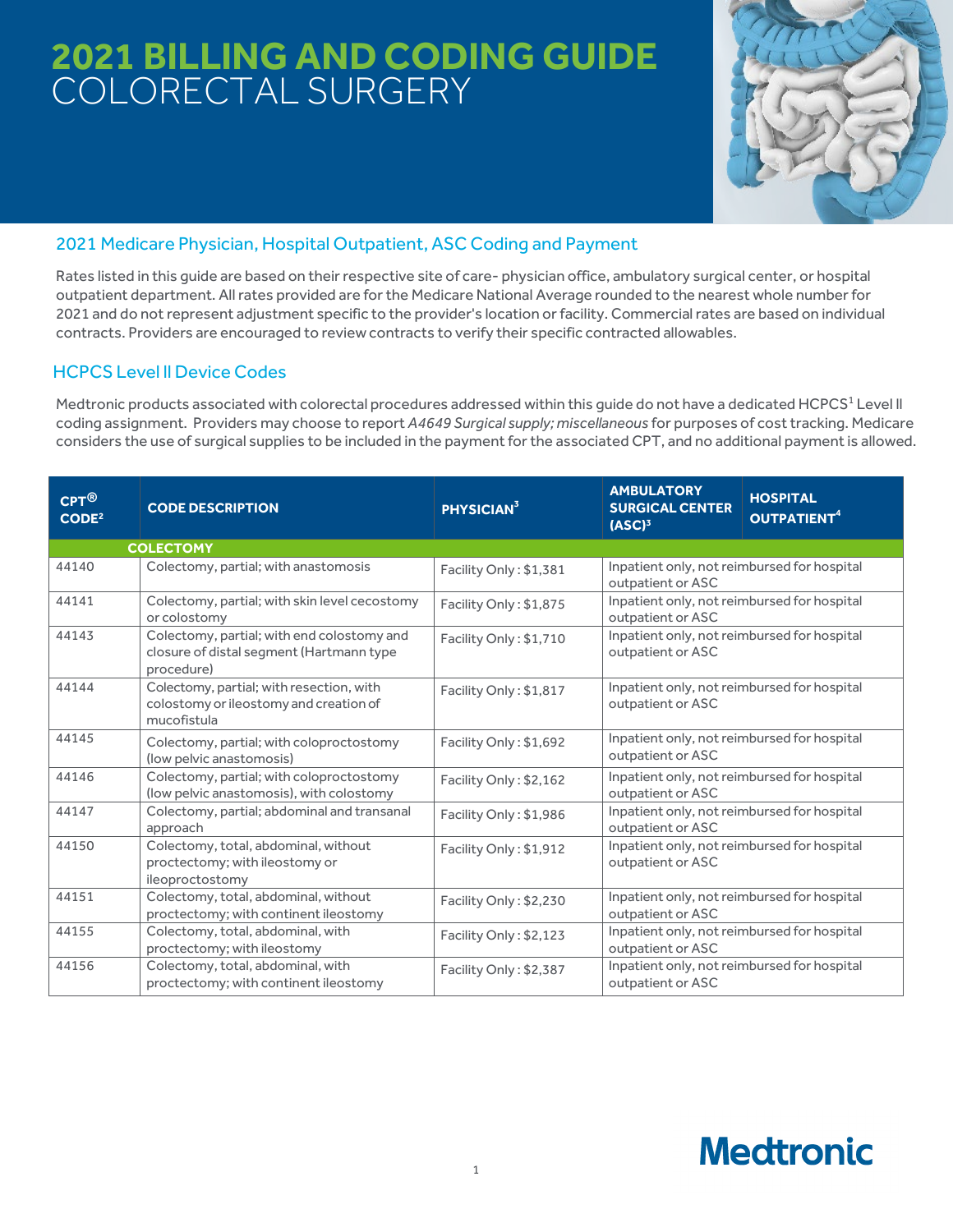| $CPT^{\circledR}$<br>CODE <sup>2</sup> | <b>CODE DESCRIPTION</b>                                                                                                                                                                                             | <b>PHYSICIAN</b> <sup>3</sup> | <b>AMBULATORY</b><br><b>SURGICAL CENTER</b><br>(ASC) <sup>3</sup> | <b>HOSPITAL</b><br>OUTPATIENT <sup>4</sup> |  |  |
|----------------------------------------|---------------------------------------------------------------------------------------------------------------------------------------------------------------------------------------------------------------------|-------------------------------|-------------------------------------------------------------------|--------------------------------------------|--|--|
| <b>COLECTOMY CONT'D</b>                |                                                                                                                                                                                                                     |                               |                                                                   |                                            |  |  |
| 44157                                  | Colectomy, total, abdominal, with proctectomy;<br>with ileoanal anastomosis, includes loop<br>ileostomy, and rectal mucosectomy, when<br>performed                                                                  | Facility Only: \$2,264        | Inpatient only, not reimbursed for hospital<br>outpatient or ASC  |                                            |  |  |
| 44160                                  | Colectomy, partial, with removal of terminal<br>ileum with ileocolostomy                                                                                                                                            | Facility Only: \$1,275        | Inpatient only, not reimbursed for hospital<br>outpatient or ASC  |                                            |  |  |
| 44204                                  | Laparoscopy, surgical; colectomy, partial, with<br>anastomosis                                                                                                                                                      | Facility Only: \$1,575        | Inpatient only, not reimbursed for hospital<br>outpatient or ASC  |                                            |  |  |
| 44205                                  | Laparoscopy, surgical; colectomy, partial, with<br>removal of terminal ileum with ileocolostomy                                                                                                                     | Facility Only: \$1,368        | Inpatient only, not reimbursed for hospital<br>outpatient or ASC  |                                            |  |  |
| 44206                                  | Laparoscopy, surgical; colectomy, partial, with<br>end colostomy and closure of distal segment<br>(Hartmann type procedure)                                                                                         | Facility Only: \$1,793        | Inpatient only, not reimbursed for hospital<br>outpatient or ASC  |                                            |  |  |
| 44207                                  | Laparoscopy, surgical; colectomy, partial, with<br>anastomosis, with coloproctostomy (low pelvic<br>anastomosis)                                                                                                    | Facility Only:\$1,855         | Inpatient only, not reimbursed for hospital<br>outpatient or ASC  |                                            |  |  |
| 44208                                  | Laparoscopy, surgical; colectomy, partial,<br>with anastomosis, with coloproctostomy<br>(low pelvic anastomosis) with colostomy                                                                                     | Facility Only: \$2,021        | Inpatient only, not reimbursed for hospital<br>outpatient or ASC  |                                            |  |  |
| 44210                                  | Laparoscopy, surgical; colectomy, total,<br>abdominal, without proctectomy, with<br>ileostomy or ileoproctostomy                                                                                                    | Facility Only: \$1,807        | Inpatient only, not reimbursed for hospital<br>outpatient or ASC  |                                            |  |  |
| 44211                                  | Laparoscopy, surgical; colectomy, total,<br>abdominal, with proctectomy, with ileoanal<br>anastomosis, creation of ileal reservoir (S or J),<br>with loop ileostomy, includes rectal<br>mucosectomy, when performed | Facility Only: \$2,152        | Inpatient only, not reimbursed for hospital<br>outpatient or ASC  |                                            |  |  |
| 44212                                  | Laparoscopy, surgical; colectomy, total,<br>abdominal, with proctectomy, with<br>ileostomy                                                                                                                          | Facility Only: \$2,077        | Inpatient only, not reimbursed for hospital<br>outpatient or ASC  |                                            |  |  |
| $+44213$                               | Laparoscopy, surgical, mobilization (take-down)<br>of splenic flexure performed in conjunction with<br>partial colectomy (List separately in addition to<br>primary procedure)                                      | Facility Only: \$191          | Inpatient only, not reimbursed for hospital<br>outpatient or ASC  |                                            |  |  |
|                                        | <b>COLOSTOMY</b>                                                                                                                                                                                                    |                               |                                                                   |                                            |  |  |
| 44188                                  | Laparoscopy, surgical, colostomy or skin level<br>cecostomy                                                                                                                                                         | Facility Only: \$1,254        | Inpatient only, not reimbursed for hospital<br>outpatient or ASC  |                                            |  |  |
| 44206                                  | Laparoscopy, surgical; colectomy, partial,<br>with end colostomy and closure of distal<br>segment (Hartmann type procedure)                                                                                         | Facility Only: \$1,793        | Inpatient only, not reimbursed for hospital<br>outpatient or ASC  |                                            |  |  |
| 44208                                  | Laparoscopy, surgical; colectomy, partial,<br>with anastomosis, with coloproctostomy (low<br>pelvic anastomosis) with colostomy                                                                                     | Facility Only: \$2,021        | Inpatient only, not reimbursed for hospital<br>outpatient or ASC  |                                            |  |  |
| 44320                                  | Colostomy or skin level cecostomy;                                                                                                                                                                                  | Facility Only: \$1,234        | Inpatient only, not reimbursed for hospital<br>outpatient or ASC  |                                            |  |  |
| 50810                                  | Ureterosigmoidostomy, with creation of<br>sigmoid bladder and establishment of abdominal<br>or perineal colostomy, including intestine<br>anastomosis                                                               | Facility Only: \$1,450        | Inpatient only, not reimbursed for hospital<br>outpatient or ASC  |                                            |  |  |
| 57307                                  | Closure of rectovaginal fistula; abdominal<br>approach, with concomitant colostomy                                                                                                                                  | Facility Only: \$1,097        | Inpatient only, not reimbursed for hospital<br>outpatient or ASC  |                                            |  |  |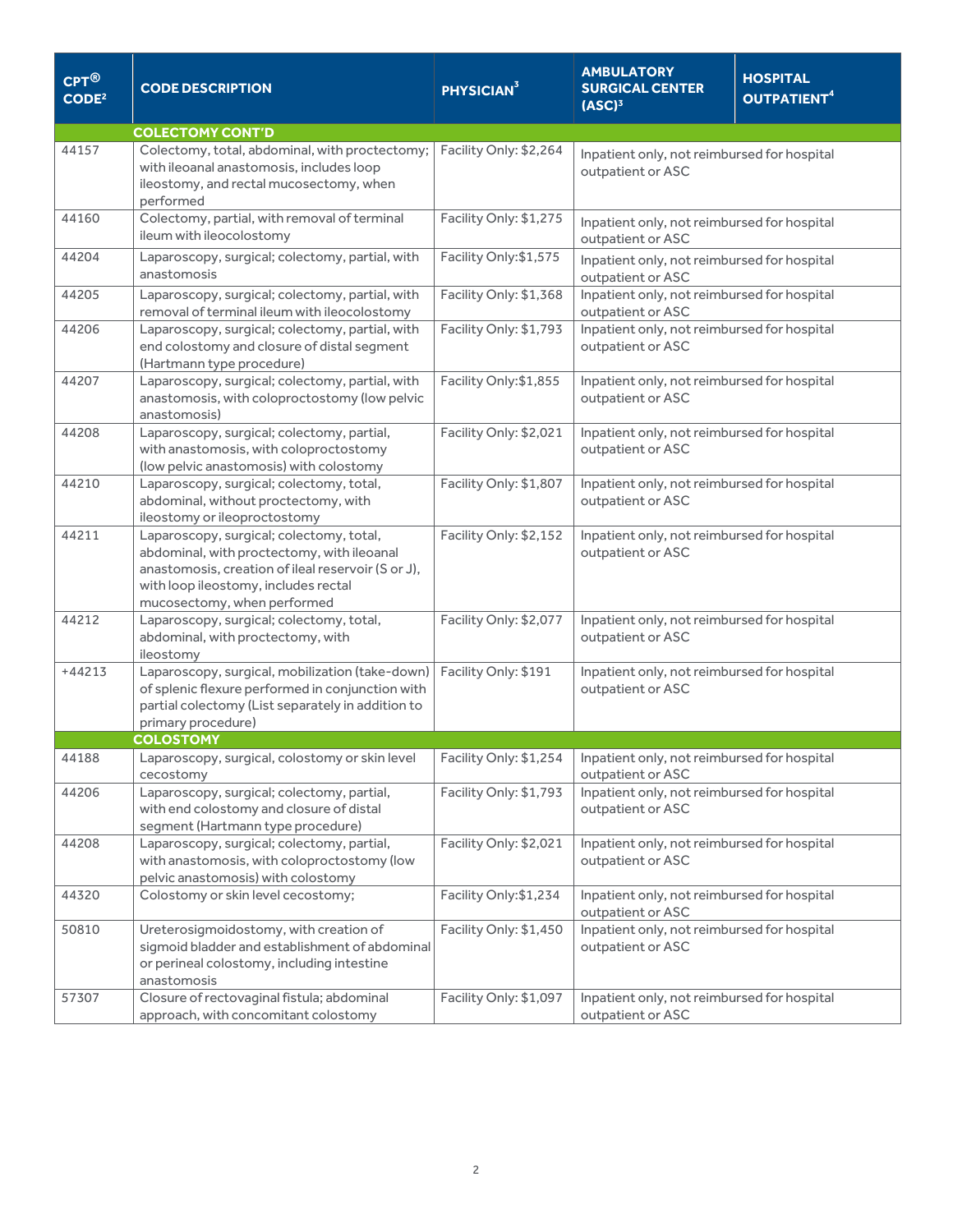| $CPT^{\circledR}$<br>CODE <sup>2</sup> | <b>CODE DESCRIPTION</b>                                                                                                                                                                                                                                                                                         | PHYSICIAN <sup>3</sup> | <b>AMBULATORY</b><br><b>SURGICAL CENTER</b><br>(ASC) <sup>3</sup> | <b>HOSPITAL</b><br>OUTPATIENT <sup>4</sup> |
|----------------------------------------|-----------------------------------------------------------------------------------------------------------------------------------------------------------------------------------------------------------------------------------------------------------------------------------------------------------------|------------------------|-------------------------------------------------------------------|--------------------------------------------|
|                                        | <b>PARACOLOSTOMY HERNIA REPAIR</b>                                                                                                                                                                                                                                                                              |                        |                                                                   |                                            |
| 44346                                  | Revision of colostomy; with repair of<br>paracolostomy hernia (separate procedure)                                                                                                                                                                                                                              | Facility Only: \$1,216 | Inpatient only, not reimbursed for hospital<br>outpatient or ASC  |                                            |
|                                        | <b>RECTAL AND ANAL PROCEDURES</b>                                                                                                                                                                                                                                                                               |                        |                                                                   |                                            |
| 45110                                  | Proctectomy; complete, combined<br>abdominoperineal, with colostomy                                                                                                                                                                                                                                             | Facility Only: \$1,873 | Inpatient only, not reimbursed for hospital<br>outpatient or ASC  |                                            |
| 45111                                  | Proctectomy; partial resection of rectum,<br>transabdominal approach                                                                                                                                                                                                                                            | Facility Only: \$1,115 | Inpatient only, not reimbursed for hospital<br>outpatient or ASC  |                                            |
| 45112                                  | Proctectomy, combined abdominoperineal, pull-<br>through procedure (eg, colo-anal anastomosis)                                                                                                                                                                                                                  | Facility Only: \$1,900 | Inpatient only, not reimbursed for hospital<br>outpatient or ASC  |                                            |
| 45113                                  | Proctectomy, partial, with rectal mucosectomy,<br>ileoanal anastomosis, creation of ileal reservoir (S<br>or J), with or without loop ileostomy                                                                                                                                                                 | Facility Only: \$1,903 | Inpatient only, not reimbursed for hospital<br>outpatient or ASC  |                                            |
| 45114                                  | Proctectomy, partial, with anastomosis; abdominal<br>and transsacral approach                                                                                                                                                                                                                                   | Facility Only: \$1,876 | Inpatient only, not reimbursed for hospital<br>outpatient or ASC  |                                            |
| 45116                                  | Proctectomy, partial, with anastomosis;<br>transsacral approach only (Kraske type)                                                                                                                                                                                                                              | Facility Only: \$1,569 | Inpatient only, not reimbursed for hospital<br>outpatient or ASC  |                                            |
| 45119                                  | Proctectomy, combined abdominoperineal pull-<br>through procedure (eg, colo-anal anastomosis),<br>with creation of colonic reservoir (eg, J-pouch),<br>with diverting enterostomy when performed                                                                                                                | Facility Only: \$1,917 | Inpatient only, not reimbursed for hospital<br>outpatient or ASC  |                                            |
| 45120                                  | Proctectomy, complete (for congenital<br>megacolon), abdominal and perineal approach;<br>with pull-through procedure and anastomosis (eg,<br>Swenson, Duhamel, or Soave type operation)                                                                                                                         | Facility Only: \$1,651 | Inpatient only, not reimbursed for hospital<br>outpatient or ASC  |                                            |
| 45121                                  | Proctectomy, complete (for congenital<br>megacolon), abdominal and perineal approach;<br>with subtotal or total colectomy, with multiple<br>biopsies                                                                                                                                                            | Facility Only: \$1,803 | Inpatient only, not reimbursed for hospital<br>outpatient or ASC  |                                            |
| 45123                                  | Proctectomy, partial, without anastomosis,<br>perineal approach                                                                                                                                                                                                                                                 | Facility Only: \$1,139 | Inpatient only, not reimbursed for hospital<br>outpatient or ASC  |                                            |
| 45126                                  | Pelvic exenteration for colorectal malignancy,<br>with proctectomy (with or without colostomy),<br>with removal of bladder and ureteral<br>transplantations, and/or hysterectomy, or<br>cervicectomy, with or without removal of tube(s),<br>with or without removal of ovary(s), or any<br>combination thereof | Facility Only: \$2,802 | Inpatient only, not reimbursed for hospital<br>outpatient or ASC  |                                            |
| 45130                                  | Excision of rectal procidentia, with<br>anastomosis; perineal approach                                                                                                                                                                                                                                          | Facility Only: \$1,105 | Inpatient only, not reimbursed for hospital<br>outpatient or ASC  |                                            |
| 45135                                  | Excision of rectal procidentia, with anastomosis;<br>abdominal and perineal approach                                                                                                                                                                                                                            | Facility Only: \$1,316 | Inpatient only, not reimbursed for hospital<br>outpatient or ASC  |                                            |
| 45136                                  | Excision of ileoanal reservoir with ileostomy                                                                                                                                                                                                                                                                   | Facility Only: \$1,823 | Inpatient only, not reimbursed for hospital<br>outpatient or ASC  |                                            |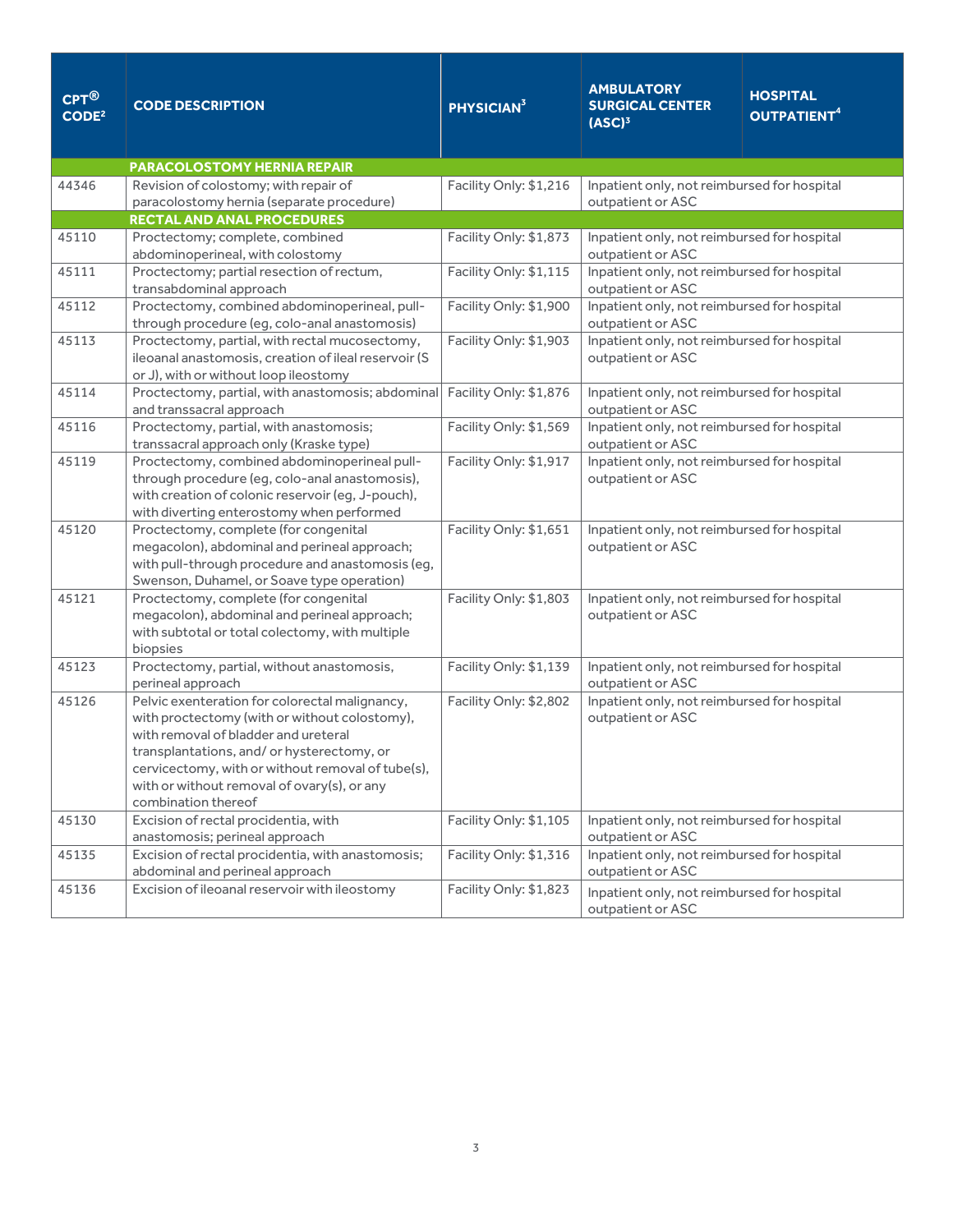| $CPT^{\circledR}$<br>CODE <sup>2</sup> | <b>CODE DESCRIPTION</b>                                                                                                                                                                                                    | PHYSICIAN <sup>3</sup> | <b>AMBULATORY</b><br><b>SURGICAL CENTER</b><br>(ASC) <sup>3</sup> | <b>HOSPITAL</b><br><b>OUTPATIENT<sup>4</sup></b> |
|----------------------------------------|----------------------------------------------------------------------------------------------------------------------------------------------------------------------------------------------------------------------------|------------------------|-------------------------------------------------------------------|--------------------------------------------------|
|                                        | RECTAL AND ANAL PROCEDURES CONT'D                                                                                                                                                                                          |                        |                                                                   |                                                  |
| 45150                                  | Division of stricture of rectum                                                                                                                                                                                            | Facility Only: \$437   | \$524                                                             | \$1,037                                          |
| 45160                                  | Excision of rectal tumor by proctotomy,<br>transsacral or transcoccygeal approach                                                                                                                                          | Facility Only: \$1,060 | \$1,147                                                           | \$2,443                                          |
| 45171                                  | Excision of rectal tumor, transanal approach;<br>not including muscularis propria (ie, partial<br>thickness)                                                                                                               | Facility Only: \$640   | \$1,147                                                           | \$2,443                                          |
| 45172                                  | Excision of rectal tumor, transanal approach;<br>including muscularis propria (ie, full thickness)                                                                                                                         | Facility Only: \$850   | \$1,147                                                           | \$2,443                                          |
| 45190                                  | Destruction of rectal tumor (eg,<br>electrodesiccation, electrosurgery, laser<br>ablation, laser resection, cryosurgery) transanal<br>approach                                                                             | Facility Only: \$727   | \$1,147                                                           | \$2,443                                          |
| 45395                                  | Laparoscopy, surgical; proctectomy,<br>complete, combined abdominoperineal, with<br>colostomy                                                                                                                              | Facility Only: \$2,006 | Inpatient only, not reimbursed for hospital<br>outpatient or ASC  |                                                  |
| 45397                                  | Laparoscopy, surgical; proctectomy, combined<br>abdominoperineal pull-through procedure (eg,<br>colo-anal anastomosis), with creation of<br>colonic reservoir (eg, J-pouch), with diverting<br>enterostomy, when performed | Facility Only: \$2,172 | Inpatient only, not reimbursed for hospital<br>outpatient or ASC  |                                                  |
| 45400                                  | Laparoscopy, surgical; proctopexy (for prolapse)                                                                                                                                                                           | Facility Only:\$1,155  | Inpatient only, not reimbursed for hospital<br>outpatient or ASC  |                                                  |
| 45402                                  | Laparoscopy, surgical; proctopexy (for<br>prolapse), with sigmoid resection                                                                                                                                                | Facility Only: \$1,543 | Inpatient only, not reimbursed for hospital<br>outpatient or ASC  |                                                  |
| 45540                                  | Proctopexy (eg, for prolapse); abdominal<br>approach                                                                                                                                                                       | Facility Only: \$1,079 | Inpatient only, not reimbursed for hospital<br>outpatient or ASC  |                                                  |
| 45541                                  | Proctopexy (eg, for prolapse); perineal approach                                                                                                                                                                           | Facility Only: \$972   | \$1,147                                                           | \$2,443                                          |
| 45550                                  | Proctopexy (eg, for prolapse); with sigmoid<br>resection, abdominal approach                                                                                                                                               | Facility Only:\$1,499  | Inpatient only, not reimbursed for hospital<br>outpatient or ASC  |                                                  |
| 45562                                  | Exploration, repair, and presacral drainage for<br>rectal injury                                                                                                                                                           | Facility Only: \$1,163 | Inpatient only, not reimbursed for hospital<br>outpatient or ASC  |                                                  |
| 45563                                  | Exploration, repair, and presacral drainage for<br>rectal injury; with colostomy                                                                                                                                           | Facility Only: \$1,718 | Inpatient only, not reimbursed for hospital<br>outpatient or ASC  |                                                  |
| 45990                                  | Anorectal exam, surgical, requiring anesthesia<br>(general, spinal, or epidural), diagnostic                                                                                                                               | Facility Only: \$107   | \$1,147                                                           | \$2,443                                          |
| 46700                                  | Anoplasty, plastic operation for stricture; adult                                                                                                                                                                          | Facility Only: \$676   | \$1,147                                                           | \$2,443                                          |
| 46705                                  | Anoplasty, plastic operation for stricture; infant                                                                                                                                                                         | Facility Only: \$592   | Inpatient only, not reimbursed for hospital<br>outpatient or ASC  |                                                  |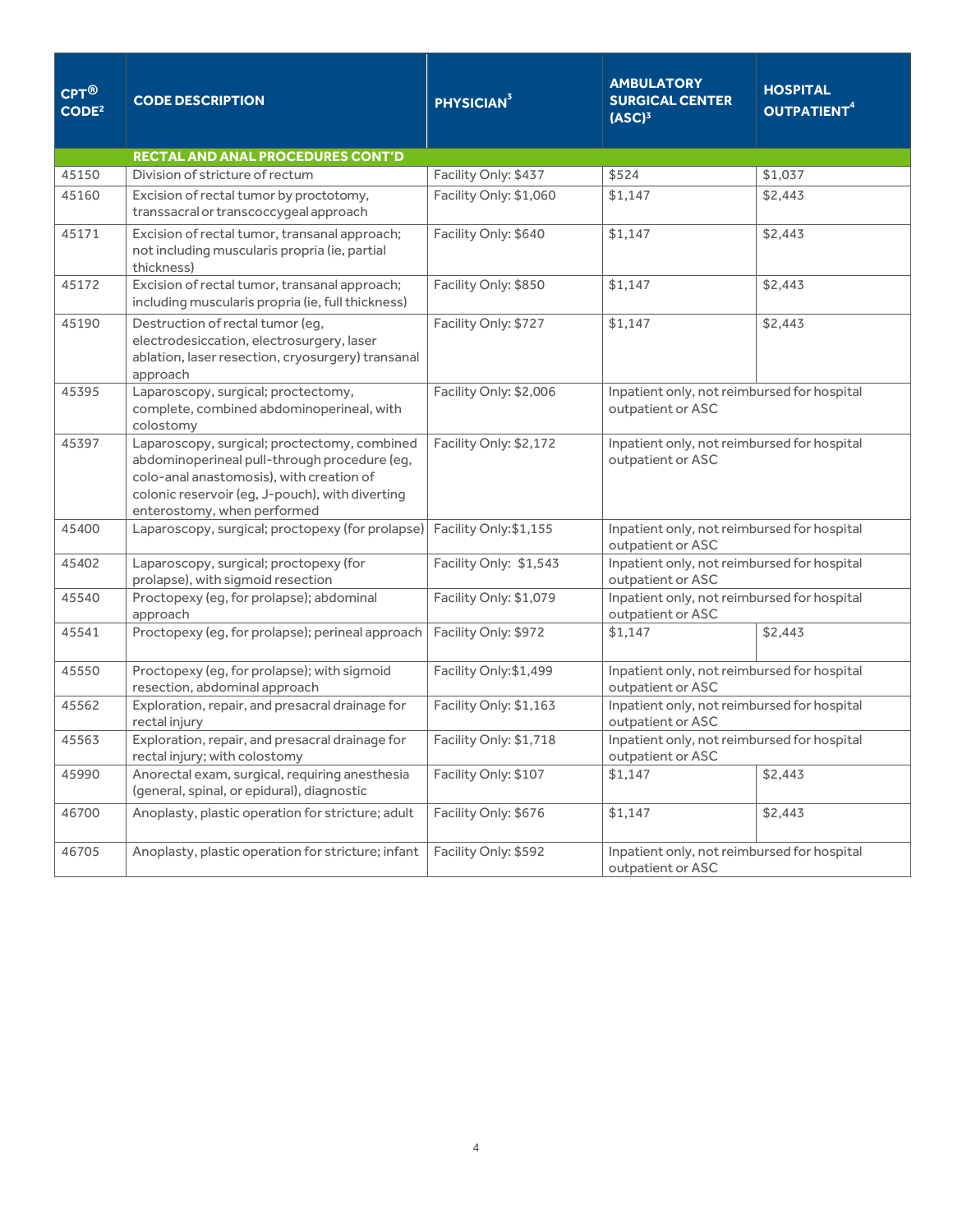| $CPT^{\circledR}$<br>CODE <sup>2</sup> | <b>CODE DESCRIPTION</b>                                                                                                                          | PHYSICIAN <sup>3</sup> | <b>AMBULATORY</b><br><b>SURGICAL CENTER</b><br>(ASC) <sup>3</sup> | <b>HOSPITAL</b><br>OUTPATIENT <sup>4</sup> |
|----------------------------------------|--------------------------------------------------------------------------------------------------------------------------------------------------|------------------------|-------------------------------------------------------------------|--------------------------------------------|
|                                        | RECTAL AND ANAL PROCEDURES CONT'D                                                                                                                |                        |                                                                   |                                            |
| 46706                                  | Repair of anal fistula with fibrin glue                                                                                                          | Facility Only: \$184   | \$1,147                                                           | \$2,443                                    |
| 46710                                  | Repair of ileoanal pouch fistula/sinus (eg,<br>perineal or vaginal), pouch advancement;<br>transperineal approach                                | Facility Only: \$1,153 | Inpatient only, not reimbursed for hospital<br>outpatient or ASC  |                                            |
| 46712                                  | Repair of ileoanal pouch fistula/sinus (eq,<br>perineal or vaginal), pouch advancement;<br>combined transperineal and transabdominal<br>approach | Facility Only: \$2,304 | Inpatient only, not reimbursed for hospital<br>outpatient or ASC  |                                            |
|                                        | <b>HEMORRHOID PROCEDURES</b>                                                                                                                     |                        |                                                                   |                                            |
| 46083                                  | Incision of thrombosed hemorrhoid, external                                                                                                      | Facility: \$112        | \$134                                                             | \$266                                      |
|                                        |                                                                                                                                                  | Non-Facility: \$217    |                                                                   |                                            |
| 46220                                  | Excision of single external papilla or tag, anus                                                                                                 | Facility: \$124        | \$524                                                             | \$1,037                                    |
|                                        |                                                                                                                                                  | Non-Facility: \$258    |                                                                   |                                            |
| 46221                                  | Hemorrhoidectomy, internal, by rubber<br>band ligation(s)                                                                                        | Facility: \$200        | \$206                                                             | \$794                                      |
|                                        |                                                                                                                                                  | Non-Facility: \$300    |                                                                   |                                            |
| 46230                                  | Excision of multiple external papillae or<br>tags, anus                                                                                          | Facility: \$177        | \$1,147                                                           | \$2,443                                    |
|                                        |                                                                                                                                                  | Non-Facility: \$322    |                                                                   |                                            |
| 46250                                  | Hemorrhoidectomy, external, 2 or more<br>columns/groups                                                                                          | Facility: \$330        | \$1,147                                                           | \$2,443                                    |
|                                        |                                                                                                                                                  | Non-Facility: \$505    |                                                                   |                                            |
| 46255                                  | Hemorrhoidectomy, internal and external,<br>single column/group;                                                                                 | Facility: \$369        | \$1,147                                                           | \$2,443                                    |
|                                        |                                                                                                                                                  | Non-Facility: \$550    |                                                                   |                                            |
| 46257                                  | Hemorrhoidectomy, internal and external,<br>single column/group; with fissurectomy                                                               | Facility Only: \$442   | \$1,147                                                           | \$2,443                                    |
| 46258                                  | Hemorrhoidectomy, internal and external,<br>single column/group; with fistulectomy,<br>including fissurectomy, when performed                    | Facility Only: \$495   | \$1,147                                                           | \$2,443                                    |
| 46260                                  | Hemorrhoidectomy, internal and external, 2<br>or more columns/groups                                                                             | Facility Only: \$498   | \$1,147                                                           | \$2,443                                    |
| 46261                                  | Hemorrhoidectomy, internal and external, 2 or<br>more columns/groups; with fissurectomy                                                          | Facility Only: \$541   | \$1,147                                                           | \$2,443                                    |
| 46262                                  | Hemorrhoidectomy, internal and external, 2<br>or more columns/groups; with fistulectomy,<br>including fissurectomy, when performed               | Facility Only: \$578   | \$1,147                                                           | \$2,443                                    |
| 46320                                  | Excision of thrombosed hemorrhoid, external                                                                                                      | Facility: \$116        | \$153                                                             | \$1,037                                    |
|                                        |                                                                                                                                                  | Non-Facility: \$220    |                                                                   |                                            |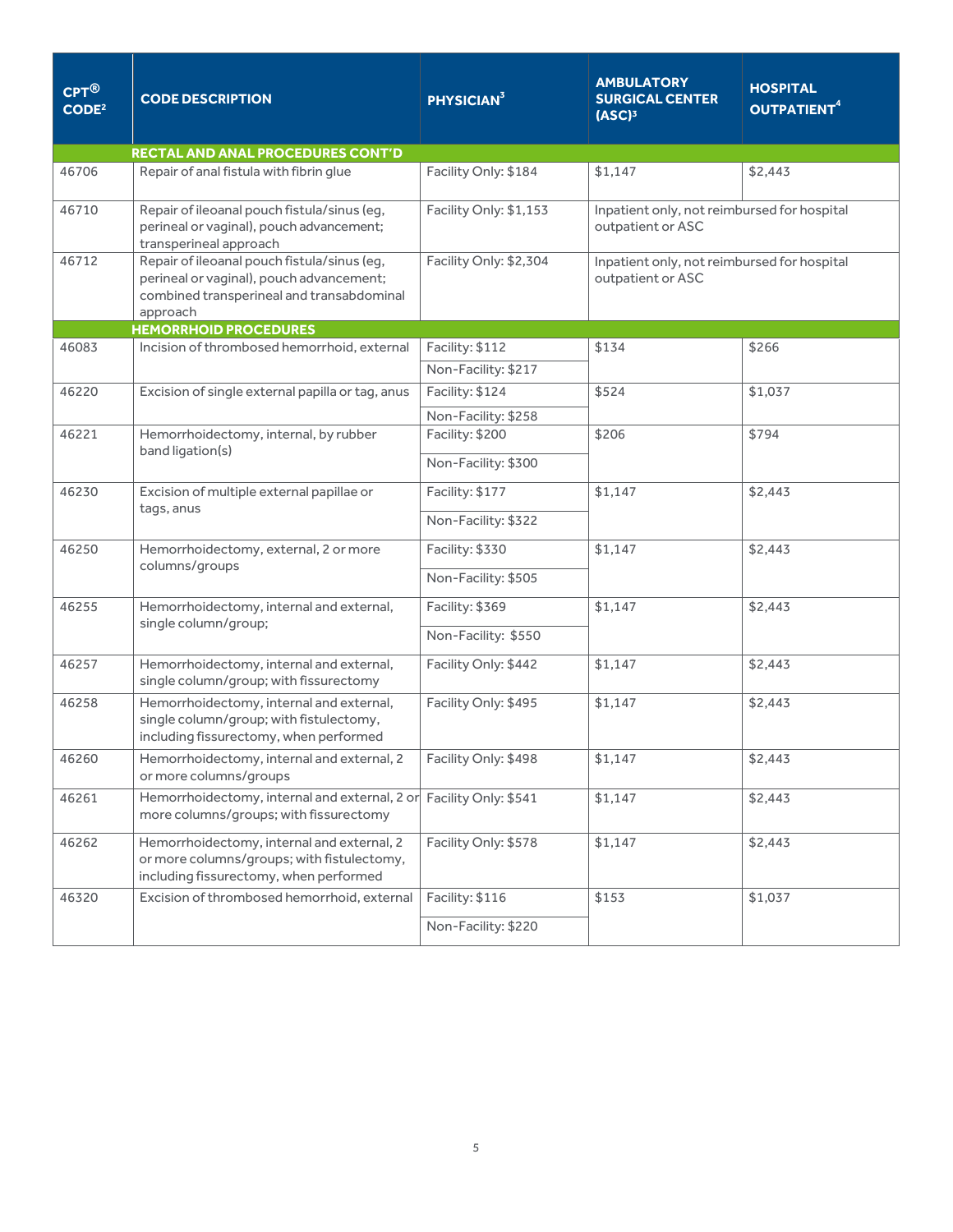| $CPT^{\circledR}$<br>CODE <sup>2</sup> | <b>CODE DESCRIPTION</b>                                                                                                                                                                | PHYSICIAN <sup>3</sup>                                                                                                                                            | <b>AMBULATORY</b><br><b>SURGICAL CENTER 3</b> | <b>HOSPITAL</b><br>OUTPATIENT <sup>4</sup> |
|----------------------------------------|----------------------------------------------------------------------------------------------------------------------------------------------------------------------------------------|-------------------------------------------------------------------------------------------------------------------------------------------------------------------|-----------------------------------------------|--------------------------------------------|
|                                        | <b>HEMORRHOID PROCEDURES CONT'D</b>                                                                                                                                                    |                                                                                                                                                                   |                                               |                                            |
| 46930                                  | Destruction of internal hemorrhoid(s) by<br>thermal energy (eg, infrared coagulation,                                                                                                  | Facility: \$157                                                                                                                                                   | \$165                                         | \$1,037                                    |
|                                        | cautery, radiofrequency)                                                                                                                                                               | Non-Facility: \$229                                                                                                                                               |                                               |                                            |
| 46945                                  | Hemorrhoidectomy, internal, by ligation other<br>than rubber band; single hemorrhoid<br>column/group                                                                                   | Facility Only: \$351                                                                                                                                              | \$1,147                                       | \$2,443                                    |
| 46946                                  | Hemorrhoidectomy, internal, by ligation other<br>than rubber band; 2 or more hemorrhoid<br>columns/groups                                                                              | Facility Only: \$395                                                                                                                                              | \$1,147                                       | \$2,443                                    |
| 46948                                  | Hemorrhoidectomy, internal, by transanal<br>hemorrhoidal dearterialization. 2 or more<br>hemorrhoid columns/groups, including<br>ultrasound guidance, with mucopexy, when<br>performed | Facility Only: \$462                                                                                                                                              | \$1,147                                       | \$2,443                                    |
|                                        | <b>ROBOTIC ASSISTANCE</b>                                                                                                                                                              |                                                                                                                                                                   |                                               |                                            |
| S2900                                  | Surgical techniques requiring use of robotic<br>surgical system (list separately in addition to<br>code for primary procedure)                                                         | HCPCS II S-codes cannot be reported to Medicare. They are used only by<br>non-Medicare payers, which cover and price them according to their own<br>requirements. |                                               |                                            |

### **References:**

<sup>1</sup>Centers for Medicare & Medicaid Services. Alpha-numeric HCPCS. [https://www.cms.gov/Medicare/Coding/HCPCSReleaseCodeSets/HCPCS-Quarterly-](https://www.cms.gov/Medicare/Coding/HCPCSReleaseCodeSets/HCPCS-Quarterly-Update)[Update](https://www.cms.gov/Medicare/Coding/HCPCSReleaseCodeSets/HCPCS-Quarterly-Update)

<sup>2</sup>CPT copyright 2020 American Medical Association. All rights reserved. CPT® is a registered trademark of the American Medical Association. Applicable FARS /DFARS Restrictions Apply to Government Use. Fee schedules, relative value units, conversion factors and/or related components are not assigned by the AMA, are not part of CPT, and the AMA is not recommending their use. The AMA does not directly or indirectly practice medicine or dispense medical services. The AMA assumes no liability for data contained or not contained herein

<sup>3</sup>Centers for Medicare & Medicaid Services. Medicare Program; CY 2021 Payment Policies under the Physician Fee Schedule and Other Changes to Part B Payment Policies; Medicare Shared Savings Program Requirements; Medicaid Promoting Interoperability Program Requirements for Eligible Professionals; Quality Payment Program; Coverage of Opioid Use Disorder Services Furnished by Opioid Treatment Programs; Medicare Enrollment of Opioid Treatment Programs; Electronic Prescribing for Controlled Substances for a Covered Part D Drug; Payment for Office/Outpatient Evaluation and Management Services; Hospital IQR Program; Establish New Code Categories; Medicare Diabetes Prevention Program (MDPP) Expanded Model Emergency Policy; Coding and Payment for Virtual Check-in Services Interim Final Rule Policy; Coding and Payment for Personal Protective Equipment (PPE) Interim Final Rule Policy; Regulatory Revisions in Response to the Public Health Emergency (PHE) for COVID-19; and Finalization of Certain Provisions from the March 31st, May 8th and September 2nd Interim Final Rules in Response to the PHE for COVID-19; Final Rule, Federal Register (85 Fed. Reg. No. 248 84472- 85377) 42 CFR Parts 400, 410, 414, 415, 423, 424, and 425. <https://www.govinfo.gov/content/pkg/FR-2020-12-28/pdf/2020-26815.pdf>

4.Centers for Medicare & Medicaid Services. Medicare Program: Hospital Outpatient Prospective Payment and Ambulatory Surgical Center Payment Systems and Quality Reporting Programs; New Categories for Hospital Outpatient Department Prior Authorization Process; Clinical Laboratory Fee Schedule: Laboratory Date of Service Policy; Overall Hospital Quality Star Rating Methodology; Physician-owned Hospitals; Notice of Closure of Two Teaching Hospitals and Opportunity To Apply for Available Slots, Radiation Oncology Model; and Reporting Requirements for Hospitals and Critical Access Hospitals (CAHs) to Report COVID-19 Therapeutic Inventory and Usage and to Report Acute Respiratory Illness During the Public Health Emergency (PHE) for Coronavirus Disease 2019 (COVID-19); Final Rule, Federal Register 42 CFR Parts 410, 411, 412, 414, 419, 482, 485 and 512. Addendum B, AA, BB. [https://www.federalregister.gov/public](https://www.federalregister.gov/public-inspection/2020-26819/medicare-program-hospital-outpatient-prospective-payment-and-ambulatory-surgical-center-payment)[inspection/2020-26819/medicare-program-hospital-outpatient-prospective-payment-and-ambulatory-surgical-center-payment](https://www.federalregister.gov/public-inspection/2020-26819/medicare-program-hospital-outpatient-prospective-payment-and-ambulatory-surgical-center-payment)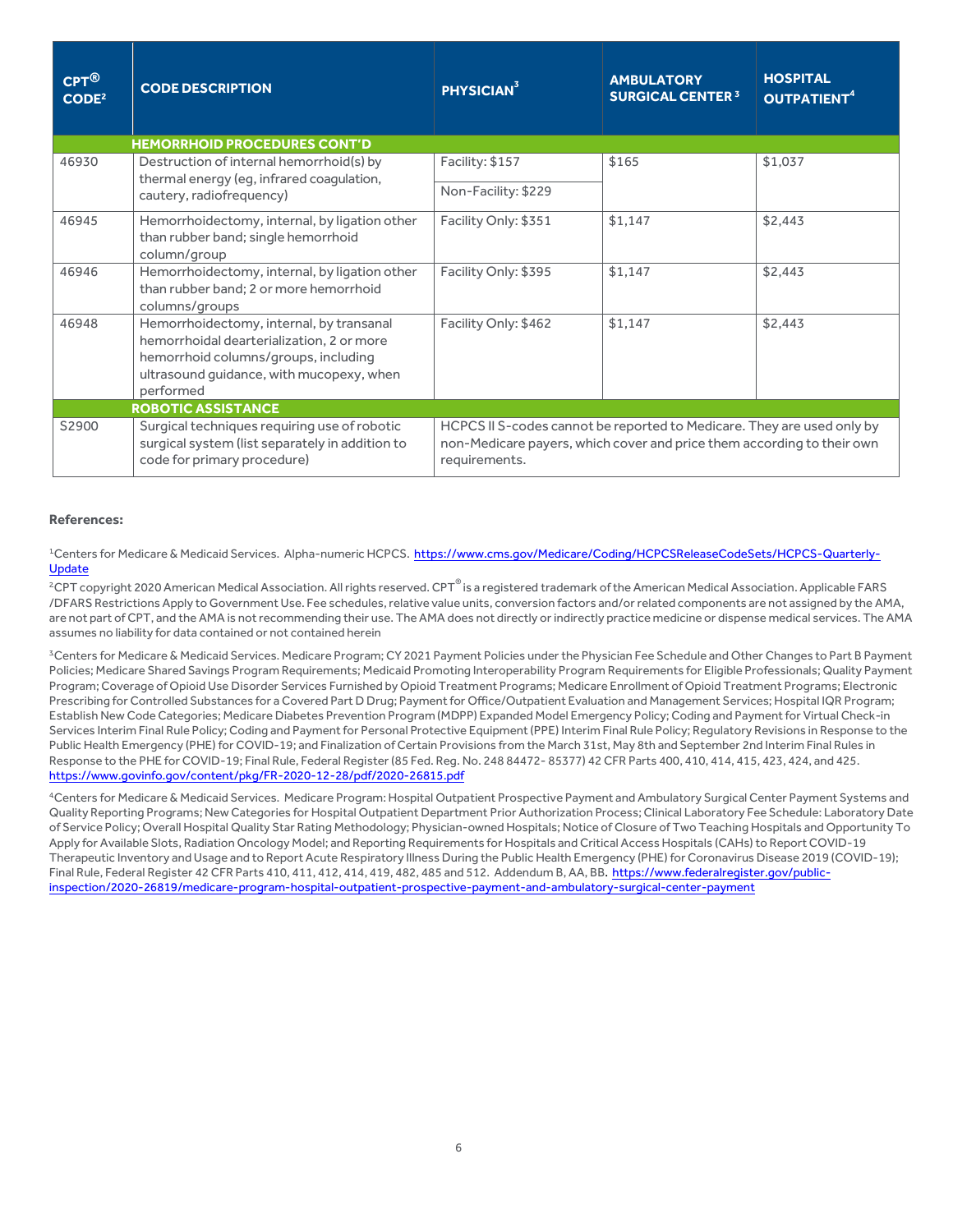# **HOSPITAL INPATIENT PROCEDURE CODING**

ICD-10-PCS procedure codes<sup>1</sup> are used by hospitals to report surgeries and procedures performed in the inpatient setting.

| <b>ICD-10-PCS PROCEDURE CODE</b> | <b>PROCEDURE CODE DESCRIPTION</b>                                    |
|----------------------------------|----------------------------------------------------------------------|
| <b>PARTIAL EXCISION OF COLON</b> |                                                                      |
| 0DBE0ZZ                          | Excision of large intestine, open approach                           |
| <b>ODBFOZZ</b>                   | Excision of right large intestine, open approach                     |
| 0DBG0ZZ                          | Excision of left large intestine, open approach                      |
| 0DBH0ZZ                          | Excision of cecum, open approach                                     |
| <b>ODBKOZZ</b>                   | Excision of ascending colon, open approach                           |
| 0DBL0ZZ                          | Excision of transverse colon, open approach                          |
| 0DBM0ZZ                          | Excision of descending colon, open approach                          |
| 0DBN0ZZ                          | Excision of sigmoid colon, open approach                             |
| 0DBE4ZZ                          | Excision of large intestine, percutaneous endoscopic approach        |
| 0DBF4ZZ                          | Excision of right large intestine, percutaneous endoscopic approach  |
| 0DBG4ZZ                          | Excision of left large intestine, percutaneous endoscopic approach   |
| 0DBH4ZZ                          | Excision of cecum, percutaneous endoscopic approach                  |
| 0DBK4ZZ                          | Excision of ascending colon, percutaneous endoscopic approach        |
| 0DBL4ZZ                          | Excision of transverse colon, percutaneous endoscopic approach       |
| 0DBM4ZZ                          | Excision of descending colon, percutaneous endoscopic approach       |
| 0DBN4ZZ                          | Excision of sigmoid colon, percutaneous endoscopic approach          |
| <b>TOTAL EXCISION OF COLON</b>   |                                                                      |
| <b>ODTEOZZ</b>                   | Resection of large intestine, open approach                          |
| 0DTF0ZZ                          | Resection of right large intestine, open approach                    |
| 0DTG0ZZ                          | Resection of left large intestine, open approach                     |
| <b>ODTHOZZ</b>                   | Resection of cecum, open approach                                    |
| 0DTK0ZZ                          | Resection of ascending colon, open approach                          |
| 0DTL0ZZ                          | Resection of transverse colon, open approach                         |
| 0DTM0ZZ                          | Resection of descending colon, open approach                         |
| 0DTN0ZZ                          | Resection of sigmoid colon, open approach                            |
| 0DTE4ZZ                          | Resection of large intestine, percutaneous endoscopic approach       |
| 0DTF4ZZ                          | Resection of right large intestine, percutaneous endoscopic approach |
| 0DTG4ZZ                          | Resection of left large intestine, percutaneous endoscopic approach  |
| 0DTH4ZZ                          | Resection of cecum, percutaneous endoscopic approach                 |
| 0DTK4ZZ                          | Resection of ascending colon, percutaneous endoscopic approach       |
| 0DTL4ZZ                          | Resection of transverse colon, percutaneous endoscopic approach      |
| 0DTM4ZZ                          | Resection of descending colon, percutaneous endoscopic approach      |
| 0DTN4ZZ                          | Resection of sigmoid colon, percutaneous endoscopic approach         |
| <b>COLOSTOMY AND ILEOSTOMY</b>   |                                                                      |

Character 3 is the root operation. For creation of an ostomy, the root operation is 1-Bypass, because 1-Bypass is defined as altering the route of a tubular body part.2

Character 7 is the qualifier, which adds further information to the code. The codes for colostomy and ileostomy use Qualifier 4-Cutaneous to show that colon or ileum is being exteriorized by being re-routed to an opening in the skin.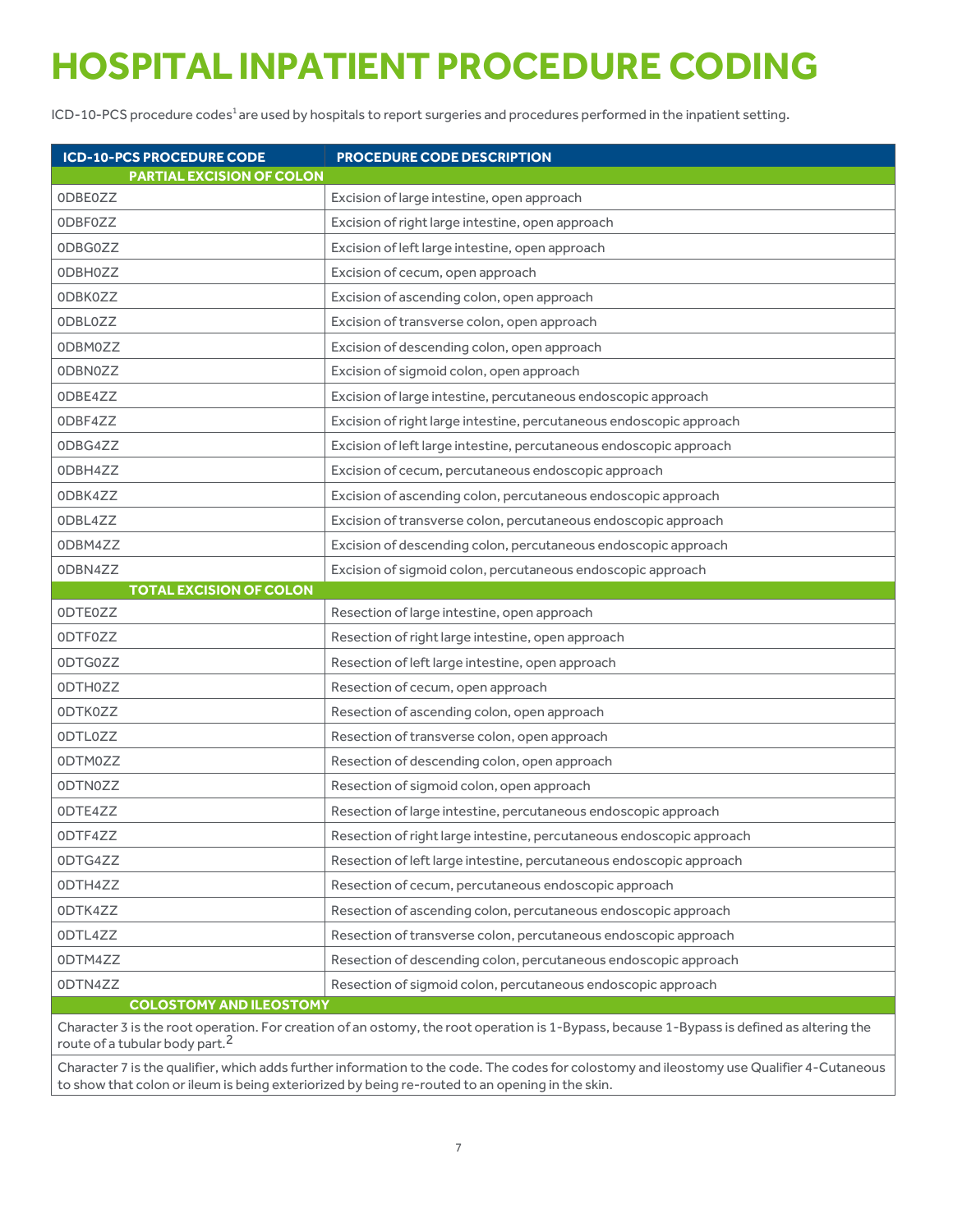| <b>ICD-10-PCS PROCEDURE CODE</b>                                                      | <b>PROCEDURE CODE DESCRIPTION</b>                                                                                                       |  |  |  |
|---------------------------------------------------------------------------------------|-----------------------------------------------------------------------------------------------------------------------------------------|--|--|--|
| <b>COLOSTOMY</b>                                                                      |                                                                                                                                         |  |  |  |
| 0D1K0Z4                                                                               | Bypass ascending colon to cutaneous, open approach                                                                                      |  |  |  |
| 0D1L0Z4                                                                               | Bypass transverse colon to cutaneous, open approach                                                                                     |  |  |  |
| 0D1M0Z4                                                                               | Bypass descending colon to cutaneous, open approach                                                                                     |  |  |  |
| 0D1N0Z4                                                                               | Bypass sigmoid colon to cutaneous, open approach                                                                                        |  |  |  |
| 0D1K4Z4                                                                               | Bypass ascending colon to cutaneous, percutaneous endoscopic approach                                                                   |  |  |  |
| 0D1L4Z4                                                                               | Bypass transverse colon to cutaneous, percutaneous endoscopic approach                                                                  |  |  |  |
| 0D1M4Z4                                                                               | Bypass descending colon to cutaneous, percutaneous endoscopic approach                                                                  |  |  |  |
| 0D1N4Z4                                                                               | Bypass sigmoid colon to cutaneous, percutaneous endoscopic approach                                                                     |  |  |  |
| <b>ILEOSTOMY</b>                                                                      |                                                                                                                                         |  |  |  |
| 0D1B0Z4                                                                               | Bypass ileum to cutaneous, open approach                                                                                                |  |  |  |
| 0D1B4Z4                                                                               | Bypass ileum to cutaneous, percutaneous endoscopic approach                                                                             |  |  |  |
| <b>PARACOLOSTOMY HERNIA REPAIR</b>                                                    |                                                                                                                                         |  |  |  |
| 0WQFXZ2                                                                               | Repair abdominal wall, stoma, external approach                                                                                         |  |  |  |
| <b>RECTAL PROCEDURES</b>                                                              |                                                                                                                                         |  |  |  |
| Creation of colostomy or ileostomy is coded separately.                               |                                                                                                                                         |  |  |  |
| <b>PARTIAL EXCISION OF RECTUM</b>                                                     |                                                                                                                                         |  |  |  |
| 0DBP0ZZ                                                                               | Excision of rectum, open approach                                                                                                       |  |  |  |
| 0DBP4ZZ                                                                               | Excision of rectum, percutaneous endoscopic approach                                                                                    |  |  |  |
| <b>TOTAL EXCISION OF RECTUM</b>                                                       |                                                                                                                                         |  |  |  |
| 0DTP0ZZ                                                                               | Resection of rectum, open approach                                                                                                      |  |  |  |
| 0DTP4ZZ                                                                               | Resection of rectum, percutaneous endoscopic approach                                                                                   |  |  |  |
| <b>HEMORRHOID PROCEDURES</b>                                                          |                                                                                                                                         |  |  |  |
| removal of the hemorrhoidal tissue, and L-Occlusion is used for ligation and banding. | For hemorrhoids, the root operation depends on the technique: 5-Destruction is used for fulguration and cautery, B-Excision is used for |  |  |  |
| 065Y0ZC                                                                               | Destruction of hemorrhoidal plexus, open approach                                                                                       |  |  |  |
| 06BY0ZC                                                                               | Excision of hemorrhoidal plexus, open approach                                                                                          |  |  |  |
| 06LY0CC                                                                               | Occlusion of hemorrhoidal plexus with extraluminal device, open approach                                                                |  |  |  |
| 06LY0DC                                                                               | Occlusion of hemorrhoidal plexus with intraluminal device, open approach                                                                |  |  |  |
| 06LY0ZC                                                                               | Occlusion of hemorrhoidal plexus, open approach                                                                                         |  |  |  |
| <b>ROBOTIC ASSISTANCE</b>                                                             |                                                                                                                                         |  |  |  |
| 8E0W0CZ                                                                               | Robotic assisted procedure of trunk region, open approach                                                                               |  |  |  |
| 8E0W4CZ                                                                               | Robotic assisted procedure of trunk region, percutaneous endoscopic approach                                                            |  |  |  |

### **References:**

<sup>1.</sup> ICD-10-CM: Department of Health and Human Services, Centers for Medicare & Medicaid Services. International Classification of Diseases, 10thRevision, Procedure Coding System (ICD-10-PCS)[. http://www.cms.hhs.gov/Medicare/Coding/ICD10/2018-ICD-10-PCS-and-GEMs.html](http://www.cms.hhs.gov/Medicare/Coding/ICD10/2018-ICD-10-PCS-and-GEMs.html)

<sup>2.</sup> ICD-10-PCS: Department of Health and Human Services, Centers for Medicare & Medicaid Services. International Classification of Diseases, 10th Revision, Procedure Coding System (ICD-10-PCS)[. https://www.cms.gov/medicare/icd-10/2021-icd-10-pcs](https://www.cms.gov/medicare/icd-10/2021-icd-10-pcs)